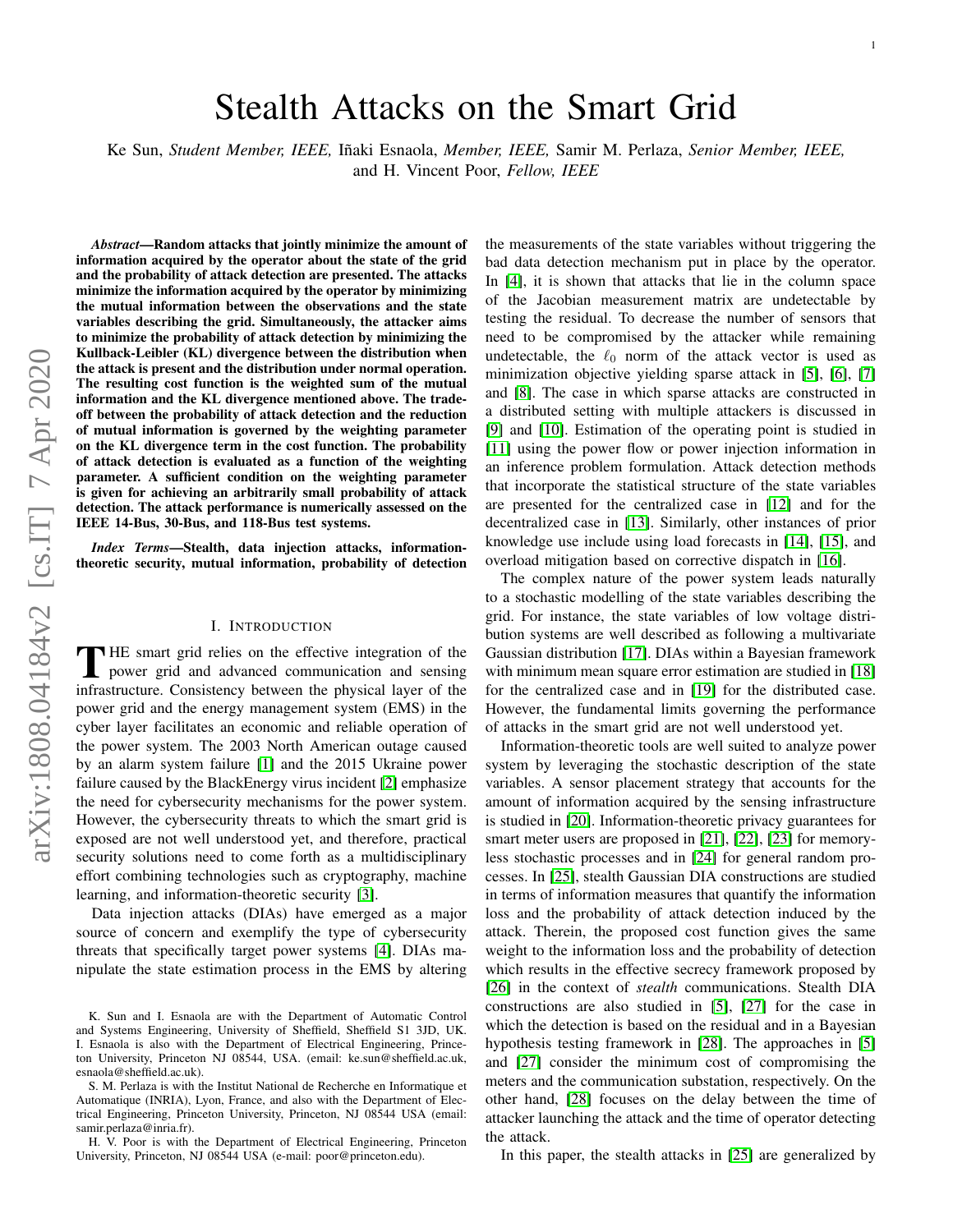introducing a weight parameter to the objective describing the probability of detection, which allows the attacker to construct attacks with arbitrarily low probability of detection. Operating under the assumption that the state variables are described by a multivariate Gaussian distribution [\[18\]](#page-8-17), [\[19\]](#page-8-18), we characterize the optimal Gaussian generalized stealth attacks. Since the performance of the attacks depends on the weighting parameter governing the probability of detection, we provide a sufficient condition on the weighting parameter that achieves a desired probability of attack detection. To this end, we characterize the probability of attack detection via an upper bound which leverages a concentration inequality in [\[29\]](#page-8-28).

The rest of the paper is organized as follows: In Section [II,](#page-1-0) a Bayesian framework with linearized dynamics for DIA is introduced. The generalized stealth attack construction and performance analysis are presented in Section [III.](#page-2-0) Section [IV](#page-3-0) provides the probability of detection of the generalized stealth attack, and the concentration inequality is used to derive the upper bound for probability of detection. Section [V](#page-5-0) evaluates the proposed attack performance on IEEE test systems. The paper ends with conclusions in Section [VI.](#page-8-29)

## II. SYSTEM MODEL

## <span id="page-1-0"></span>*A. Bayesian Framework with Linearized Dynamics*

The measurement model for state estimation with linearized dynamics is given by

$$
Y^m = \mathbf{H}X^n + Z^m,\tag{1}
$$

where  $Y^m \in \mathbb{R}^m$  is a vector of random variables describing the measurements;  $X^n \in \mathbb{R}^n$  is a vector of random variables describing the state variables;  $\mathbf{H} \in \mathbb{R}^{m \times n}$  is the linearized Jacobian measurement matrix which is determined by the power network topology and the admittances of the branches; and  $Z^m \in \mathbb{R}^m$  is the additive white Gaussian noise (AWGN) with distribution  $\mathcal{N}(\mathbf{0}, \sigma^2 \mathbf{I}_m)$  that is introduced by the sensors as a result of the thermal noise, c.f. [\[30\]](#page-8-30) and [\[31\]](#page-8-31). In the remaining of the paper, we assume that the vector of the state variables follows a multivariate Gaussian distribution given by

$$
X^n \sim \mathcal{N}(\mathbf{0}, \Sigma_{XX}),\tag{2}
$$

where  $\Sigma_{XX} \in S^n_+$  is the covariance matrix of the distribution of the state variables and  $S_{+}^{n}$  denotes the set of positive semidefinite matrices of size  $n \times n$ . As a result of the linearized dynamic in [\(1\)](#page-1-1), the vector of measurements also follows a multivariate Gaussian distribution denoted by

$$
Y^m \sim \mathcal{N}(\mathbf{0}, \Sigma_{YY}),\tag{3}
$$

where  $\Sigma_{YY} = \mathbf{H} \Sigma_{XX} \mathbf{H}^{\mathrm{T}} + \sigma^2 \mathbf{I}_m$  is the covariance matrix of the distribution of the vector of measurements.

Data injection attacks corrupt the measurements available to the operator by adding an attack vector to the measurements. The resulting vector of compromised measurements is given by

$$
Y_A^m = \mathbf{H}X^n + Z^m + A^m,\tag{4}
$$

where  $A^m \in \mathbb{R}^m$  is the attack vector and  $Y_A^m \in \mathbb{R}^m$  is the vector containing the compromised measurements [\[4\]](#page-8-3). Given the stochastic nature of the state variables, it is reasonable for the attacker to pursue a stochastic attack construction strategy. In the following, an attack vector which is independent of the state variables is constructed under the assumption that the attack vector follows a multivariate Gaussian distribution denoted by

$$
A^m \sim \mathcal{N}(\mathbf{0}, \Sigma_{AA}),\tag{5}
$$

where  $\Sigma_{AA} \in S^m_+$  is the covariance matrix of the attack distribution. The rationale for choosing a Gaussian distribution for the attack vector follows from the fact that for the measurement model in [\(4\)](#page-1-2) the additive attack distribution that minimizes the mutual information between the vector of state variables and the compromised measurements is Gaussian [\[32\]](#page-8-32). Because of the Gaussianity of the attack distribution, the vector of compromised measurements is distributed as

$$
Y_A^m \sim \mathcal{N}(\mathbf{0}, \Sigma_{YAY_A}),\tag{6}
$$

where  $\Sigma_{Y_A Y_A} = \mathbf{H} \Sigma_{XX} \mathbf{H}^{\mathrm{T}} + \sigma^2 \mathbf{I}_m + \Sigma_{AA}$  is the covariance matrix of the distribution of the compromised measurements.

It is worth noting that the independence of the attack vector with respect to the state variables implies that constructing the attack vector does not require access to the realizations of the state variables. In fact, knowledge of the second order moments of the state variables and the variance of the AWGN introduced by the measurement process suffices to construct the attack. This assumption significantly reduces the difficulty of the attack construction.

<span id="page-1-1"></span>The operator of the power system makes use of the acquired measurements to detect the attack. The detection problem is cast as a hypothesis testing problem with hypotheses

$$
\mathcal{H}_0: Y^m \sim \mathcal{N}(\mathbf{0}, \Sigma_{YY}), \quad \text{versus} \tag{7}
$$

$$
\mathcal{H}_1: Y^m \sim \mathcal{N}(\mathbf{0}, \mathbf{\Sigma}_{Y_A Y_A}).\tag{8}
$$

The null hypothesis  $\mathcal{H}_0$  describes the case in which the power system is not compromised, while the alternative hypothesis  $\mathcal{H}_1$  describes the case in which the power system is under attack.

Two types of error are considered in hypothesis testing problems, Type I error is the probability of accepting  $\mathcal{H}_1$  when  $\mathcal{H}_0$  is the ground truth, i.e. a false alarm or false positive; and Type II error is the probability of accepting  $\mathcal{H}_0$  when  $\mathcal{H}_1$  is the ground truth, i.e. a true negative. The Neyman-Pearson lemma [\[33,](#page-9-0) Proposition II.D.1] states that for a fixed probability of Type I error, the likelihood ratio test (LRT) achieves the minimum Type II error when compared with any other test with an equal or smaller Type I error. Consequently, the LRT is chosen to decide between  $\mathcal{H}_0$  and  $\mathcal{H}_1$  based on the available measurements. The LRT between  $\mathcal{H}_0$  and  $\mathcal{H}_1$  takes following form:

<span id="page-1-3"></span>
$$
L(\mathbf{y}) \stackrel{\Delta}{=} \frac{f_{Y_A^m}(\mathbf{y})}{f_{Y^m}(\mathbf{y})} \stackrel{\mathcal{H}_1}{\underset{\mathcal{H}_0}{\gtrless}} \tau,
$$
 (9)

<span id="page-1-2"></span>where  $y \in \mathbb{R}^m$  is a realization of the vector of random variables modelling the measurements;  $f_{Y_A^m}$  and  $f_{Y^m}$  denote the probability density functions (p.d.f.'s) of  $Y_A^m$  and  $Y^m$ , respectively; and  $\tau$  is the decision threshold set by the operator to meet a given false alarm constraint.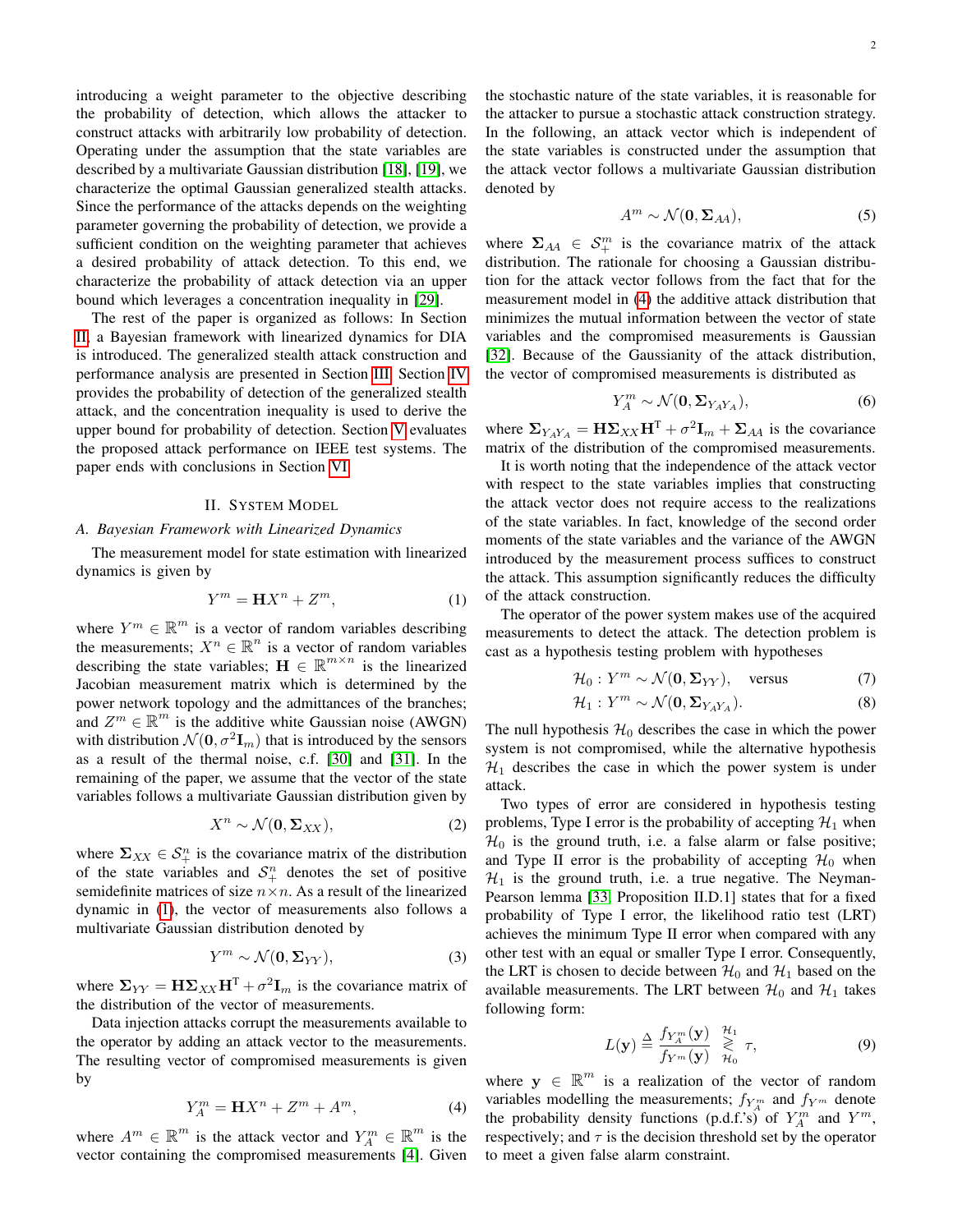## *B. Information-Theoretic Setting*

The mutual information between two random variables is a measure of the amount of information that each random variable contains about the other random variable. Consequently, the amount of information that the vector of measurements contains about the vector of state variables is determined by the mutual information between the vector of state variables and the vector of measurements. Information measures have previously been used to quantify the amount of information acquired by different monitoring systems in a smart grid context. For instance, in [\[20\]](#page-8-19) mutual information is used to quantify the amount of information obtained by phasor measurement units from the grid. Similarly, mutual information is used to quantify the amount of information leaked by smart meters in [\[21\]](#page-8-20) and [\[22\]](#page-8-21).

The Kullback-Leibler (KL) divergence between two probability distributions is a measure of the statistical difference between the distributions. As such, it is a practical measure to quantify the deviation of the measurement statistics with respect to the statistics under normal operating conditions. For instance, in [\[13\]](#page-8-12) it is used to test abnormal behaviors on the grid. For the hypothesis testing problem in [\(9\)](#page-1-3), a small value of the KL divergence between  $P_{Y_A^m}$  and  $P_{Y^m}$  implies that on average the attack is unlikely to be detected by the LRT set by the attacker for a fixed value of  $\tau$ .

The purpose of the attacker is to disrupt the normal state estimation procedure by minimizing the information that the operator acquires about the state variables, while guaranteeing that the probability of attack detection is small enough, and therefore, remain concealed in the system.

An information-theoretic framework for the attack construction is adopted in this paper. To minimize the information that the operator acquires about the state variables from the measurements, the attacker minimizes the mutual information between the vector of state variables and the vector of compromised measurements. Specifically, the attacker aims to minimize  $I(X^n; Y_A^m)$ . The rationale for choosing mutual information to measure the evidence acquired by the measurements stems from the fundamental character of informationtheoretic measures. In particular, mutual information describes the amount of information two random variables share, and therefore, it establishes in quantitative terms how much evidence the measurements contain. For that reason, it is natural for the attacker to attempt to minimize the mutual information with the aim of disrupting the monitoring process of the network operator.

On the other hand, the probability of attack detection is determined by the detection threshold  $\tau$  set by the operator and the distribution induced by the attack on the vector of compromised measurements. An analytical expression of the probability of attack detection can be described in closed-form as a function of the distributions describing the measurements under both hypotheses. However, the expression is involved in general and it is not straightforward to incorporate it into an analytical formulation of the attack construction. For that reason, we instead consider the asymptotic performance of the LRT to evaluate the detection performance of the operator. The Chernoff-Stein lemma [\[34,](#page-9-1) Theorem 11.7.3] characterizes the asymptotic exponent of the probability of detection when the number of observations of measurement vectors grows to infinity. In our setting, the Chernoff-Stein lemma states that for any LRT and  $\epsilon \in (0, 1/2)$ , it holds that

<span id="page-2-3"></span>
$$
\lim_{k \to \infty} \frac{1}{k} \log \beta_k^{\epsilon} = -D(P_{Y_A^m} \| P_{Y^m}),\tag{10}
$$

where  $D(\cdot||\cdot)$  is the KL divergence,  $\beta_k^{\epsilon}$  is the minimum Type II error such that the Type I error  $\alpha$  satisfies  $\alpha < \epsilon$ , and  $k$  is the number of m-dimensional measurement vectors that are available for the LRT. Therefore, for the attacker, minimizing the asymptotic detection probability is equivalent to minimizing  $D(P_{Y_A^m} \| P_{Y^m})$ , where  $P_{Y_A^m}$  and  $P_{Y^m}$  denote the probability distributions of  $Y_A^m$  and  $\hat{Y}^m$ , respectively.

#### III. INFORMATION-THEORETIC ATTACK

### <span id="page-2-0"></span>*A. Generalized Stealth Attacks*

When these two information-theoretic objectives are considered by the attacker, [\[25\]](#page-8-24) proposes an stealthy attack construction that combines the two objectives in one cost function, i.e.,

$$
I(X^{n}; Y_{A}^{m}) + D(P_{Y_{A}^{m}} \| P_{Y^{m}}) = D(P_{X^{n} Y_{A}^{m}} \| P_{X^{n}} P_{Y^{m}}), \quad (11)
$$

where  $P_{X^n Y_A^m}$  is the joint distribution of  $X^n$  and  $Y_A^m$ . The resulting optimization problem to construct the attack is given by

<span id="page-2-1"></span>
$$
\min_{A^m} D(P_{X^n Y_A^m} \| P_{X^n} P_{Y^m}).
$$
\n(12)

Therein, it is shown that [\(12\)](#page-2-1) is a convex optimization problem and the covariance matrix of the optimal Gaussian attack is  $\Sigma_{AA} = \mathbf{H} \Sigma_{XX} \mathbf{H}^{\text{T}}$ . However, numerical simulations on IEEE test system show that the attack construction proposed above yields large values of probability of detection in practical settings.

To address the issue of high probability of detection, in the following we propose an attack construction strategy that tunes the probability of detection with a parameter that weights the detection term in the cost function. The resulting optimization problem is given by

<span id="page-2-2"></span>
$$
\min_{A^m} I(X^n; Y_A^m) + \lambda D(P_{Y_A^m} || P_{Y^m}), \tag{13}
$$

where  $\lambda \geq 1$  governs the weight given to each objective in the cost function. It is interesting to note that for the case in which  $\lambda = 1$  the proposed cost function boils down to the effective secrecy proposed in [\[26\]](#page-8-25) and the attack construction in [\(13\)](#page-2-2) coincides with that in [\[25\]](#page-8-24). For  $\lambda > 1$ , the attacker adopts a conservative approach and prioritizes remaining undetected over minimizing the amount of information acquired by the operator. By increasing the value of  $\lambda$  the attacker decreases the probability of detection at the expense of increasing the amount of information acquired by the operator via the measurements. The case for  $\lambda < 1$  requires a different treatment and is left as future work.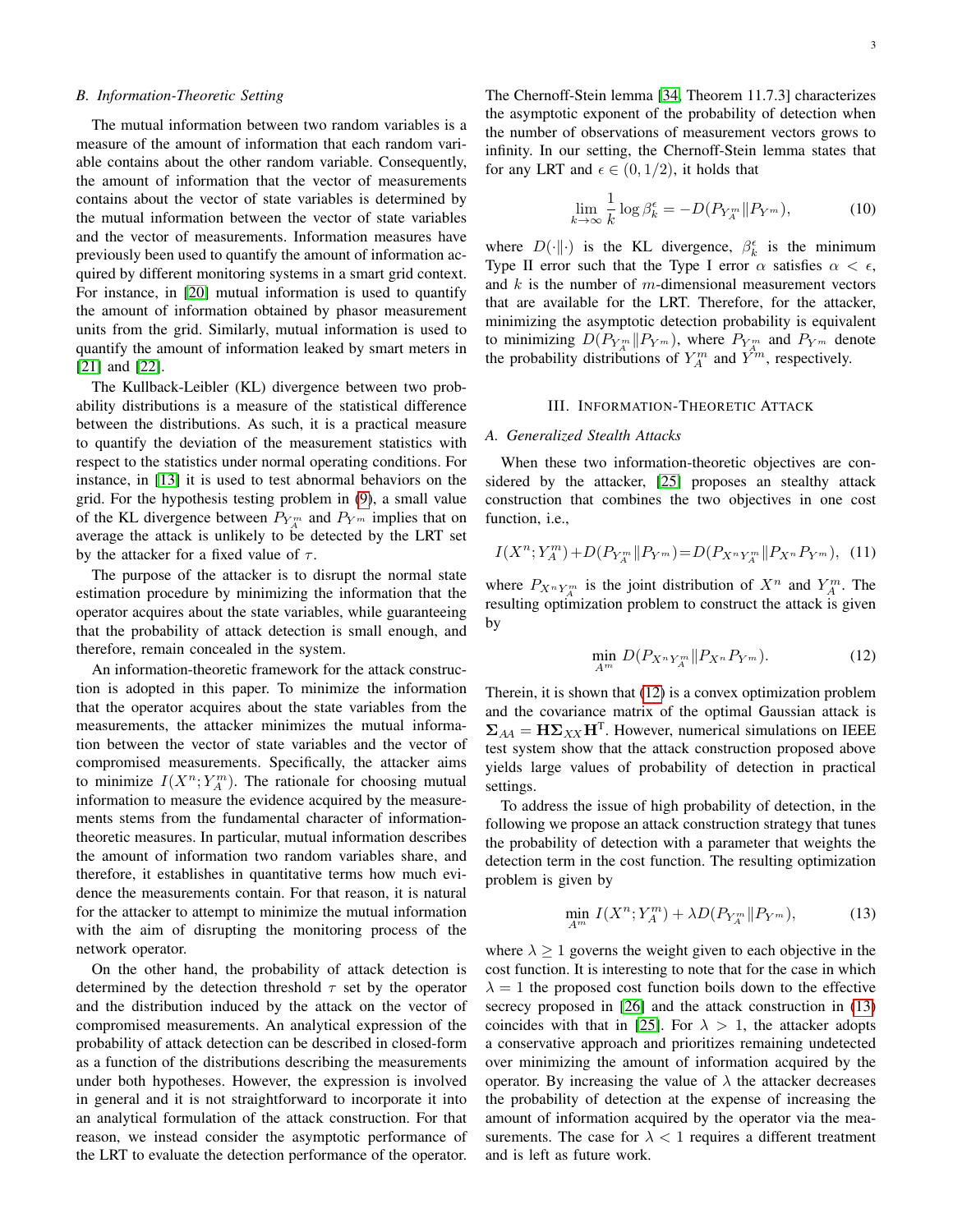## <span id="page-3-7"></span>*B. Optimal Attack Construction*

The attack construction in [\(13\)](#page-2-2) is formulated in a general setting. The following propositions particularize the KL divergence and mutual information to our multivariate Gaussian setting.

Proposition 1. [\[34\]](#page-9-1) *The KL divergence between* m*dimensional multivariate Gaussian distributions*  $\mathcal{N}(\mathbf{0}, \mathbf{\Sigma}_{YAY_A})$ *and*  $\mathcal{N}(\mathbf{0}, \Sigma_{YY})$  *is given by* 

$$
D(P_{Y_A^m} \| P_{Y^m}) = \frac{1}{2} \left( \log \frac{|\Sigma_{YY}|}{|\Sigma_{Y_A Y_A}|} - m + \text{tr} \left( \Sigma_{YY}^{-1} \Sigma_{Y_A Y_A} \right) \right). (14)
$$

Proposition 2. [\[34\]](#page-9-1) *The mutual information between the vectors of random variables*  $X^n \sim \mathcal{N}(\mathbf{0}, \mathbf{\Sigma}_{XX})$  *and*  $Y_A^m \sim$  $\mathcal{N}(\mathbf{0}, \mathbf{\Sigma}_{Y_A Y_A})$  *is given by* 

$$
I(X^n; Y_A^m) = \frac{1}{2} \log \frac{|\Sigma_{XX}| |\Sigma_{YAY_A}|}{|\Sigma|},\tag{15}
$$

*where*  $\Sigma$  *is the covariance matrix of the joint distribution of*  $(X^n, Y_A^m)$ .

Substituting [\(14\)](#page-3-1) and [\(15\)](#page-3-2) in [\(13\)](#page-2-2) we can now pose the Gaussian attack construction as the following optimization problem:

$$
\min_{\mathbf{\Sigma}_{AA} \in \mathcal{S}_{+}^{m}} \left. -(\lambda - 1) \log |\mathbf{\Sigma}_{YY} + \mathbf{\Sigma}_{AA}| - \log |\mathbf{\Sigma}_{AA} + \sigma^{2} \mathbf{I}_{m}| + \lambda \text{tr}(\mathbf{\Sigma}_{YY}^{-1} \mathbf{\Sigma}_{AA}). \right)
$$
\n(16)

We now proceed to solve the optimization problem above. First, note that the optimization domain  $S^m_+$  is a convex set. The following proposition characterizes the convexity of the cost function.

<span id="page-3-5"></span>**Proposition 3.** Let  $\lambda \geq 1$ . Then the cost function in the *optimization problem in [\(16\)](#page-3-3) is convex.*

*Proof.* Note that the term  $-\log |\Sigma_{AA} + \sigma^2 \mathbf{I}_m|$  is a convex function on  $\Sigma_{AA} \in S^m_+$  [\[35\]](#page-9-2). Additionally,  $-(\lambda -$ 1) log  $|\Sigma_{YY} + \Sigma_{AA}|$  is a convex function on  $\Sigma_{AA} \in S^m_+$  when  $\lambda \geq 1$ . Since the trace operator is a linear operator and the sum of convex functions is convex, it follows that the cost function in [\(16\)](#page-3-3) is convex on  $\Sigma_{AA} \in S^m_+$ . П

<span id="page-3-4"></span>**Theorem 1.** Let  $\lambda \geq 1$ . Then the solution to the optimization *problem in [\(16\)](#page-3-3) is*

<span id="page-3-8"></span>
$$
\Sigma_{AA}^{\star} = \frac{1}{\lambda} \mathbf{H} \Sigma_{XX} \mathbf{H}^{\mathrm{T}}.
$$
 (17)

*Proof.* Denote the cost function in [\(16\)](#page-3-3) by  $f(\Sigma_{AA})$ . Taking the derivative of the cost function with respect to  $\Sigma_{AA}$  yields

$$
\frac{\partial f(\Sigma_{AA})}{\partial \Sigma_{AA}} = -2(\lambda - 1)(\Sigma_{YY} + \Sigma_{AA})^{-1} - 2(\Sigma_{AA} + \sigma^2 \mathbf{I}_m)^{-1}
$$

$$
+ 2\lambda \Sigma_{YY}^{-1} + (\lambda - 1) \text{diag}((\Sigma_{YY} + \Sigma_{AA})^{-1})
$$

$$
+ \text{diag}((\Sigma_{AA} + \sigma^2 \mathbf{I}_m)^{-1}) - \lambda \text{diag}(\Sigma_{YY}^{-1}). \quad (18)
$$

Note that the only critical point is  $\Sigma_{AA}^* = \frac{1}{\lambda} H \Sigma_{XX} H^T$ . Theorem [1](#page-3-4) follows immediately from combining this result with Proposition [3.](#page-3-5)  $\Box$ 

<span id="page-3-6"></span>Corollary 1. *The mutual information between the vector of state variables and the vector of compromised measurements induced by the optimal attack construction is given by*

$$
I(X^{n}; Y_A^{n})
$$
  
=  $\frac{1}{2} \log \left| \mathbf{H} \Sigma_{XX} \mathbf{H}^{\mathrm{T}} \left( \sigma^2 \mathbf{I}_m + \frac{1}{\lambda} \mathbf{H} \Sigma_{XX} \mathbf{H}^{\mathrm{T}} \right)^{-1} + \mathbf{I}_m \right|$ . (19)

<span id="page-3-1"></span>Theorem [1](#page-3-4) shows that the generalized stealth attacks share the same structure of the stealth attacks in [\[25\]](#page-8-24) up to a scaling factor determined by  $\lambda$ . The solution in Theorem [1](#page-3-4) holds for the case in which  $\lambda > 1$ , and therefore, lacks full generality. However, the case in which  $\lambda$  < 1 yields unreasonably high probability of detection [\[25\]](#page-8-24) which indicates that the proposed attack construction is indeed of practical interest in a wide range of state estimation settings. Furthermore the optimization problem in [\(16\)](#page-3-3) results in a non-convex problem when  $\lambda$  < 1 and the solution obtained above no longer holds. For this reason the case with  $\lambda < 1$  is left as a future research question.

<span id="page-3-2"></span>Changing the value of  $\lambda$  yields different solutions on the Pareto front of the optimization problem in [\(16\)](#page-3-3) as we show in the numerical results in Section [V-B.](#page-7-0) For any  $\lambda \geq 1$ , Theorem [1](#page-3-4) guarantees that the generalized stealth attack is the only Parento efficient solution, i.e. the attack construction that minimizes the mutual information subject to the probability of detection constraint being satisfied. By increasing the value of  $\lambda$  the attacker places more importance on the probability of detection than on the mutual information which results in a more conservative attack that disrupts less but is more difficult to detect.

<span id="page-3-3"></span>Theorem [1](#page-3-4) also shows that the resulting attack construction is remarkably simple to implement provided that the information about the system is available to the attacker. Indeed, the attacker only requires access to the linearized Jacobian measurement matrix H and the second order statistics of the state variables, but the variance of the noise introduced by the sensors is not necessary. To obtain the Jacobian, a malicious attacker needs to know the topology of the grid, the admittances of the branches, and the operation point of the system. The second order statistics of the state variables on the other hand, can be estimated using historical data. In [\[25\]](#page-8-24) it is shown that the attack construction with a sample covariance matrix of the state variables obtained with historical data is asymptotically optimal when the size of the training data grows to infinity.

Corollary [1](#page-3-6) shows that the mutual information increases monotonically with  $\lambda$  and that it asymptotically converges to  $I(X^n; Y^m)$ , i.e. the case in which there is no attack. While the evaluation of the mutual information as shown in Corollary [1](#page-3-6) is straightforward, the computation of the associated probability of detection yields involved expressions that do not provide much insight. For that reason, the probability of detection of optimal attacks is treated in the following section.

## <span id="page-3-0"></span>IV. PROBABILITY OF DETECTION OF GENERALIZED STEALTH ATTACKS

The asymptotic probability of detection of the generalized stealth attacks characterized in Section [III-B](#page-3-7) is governed by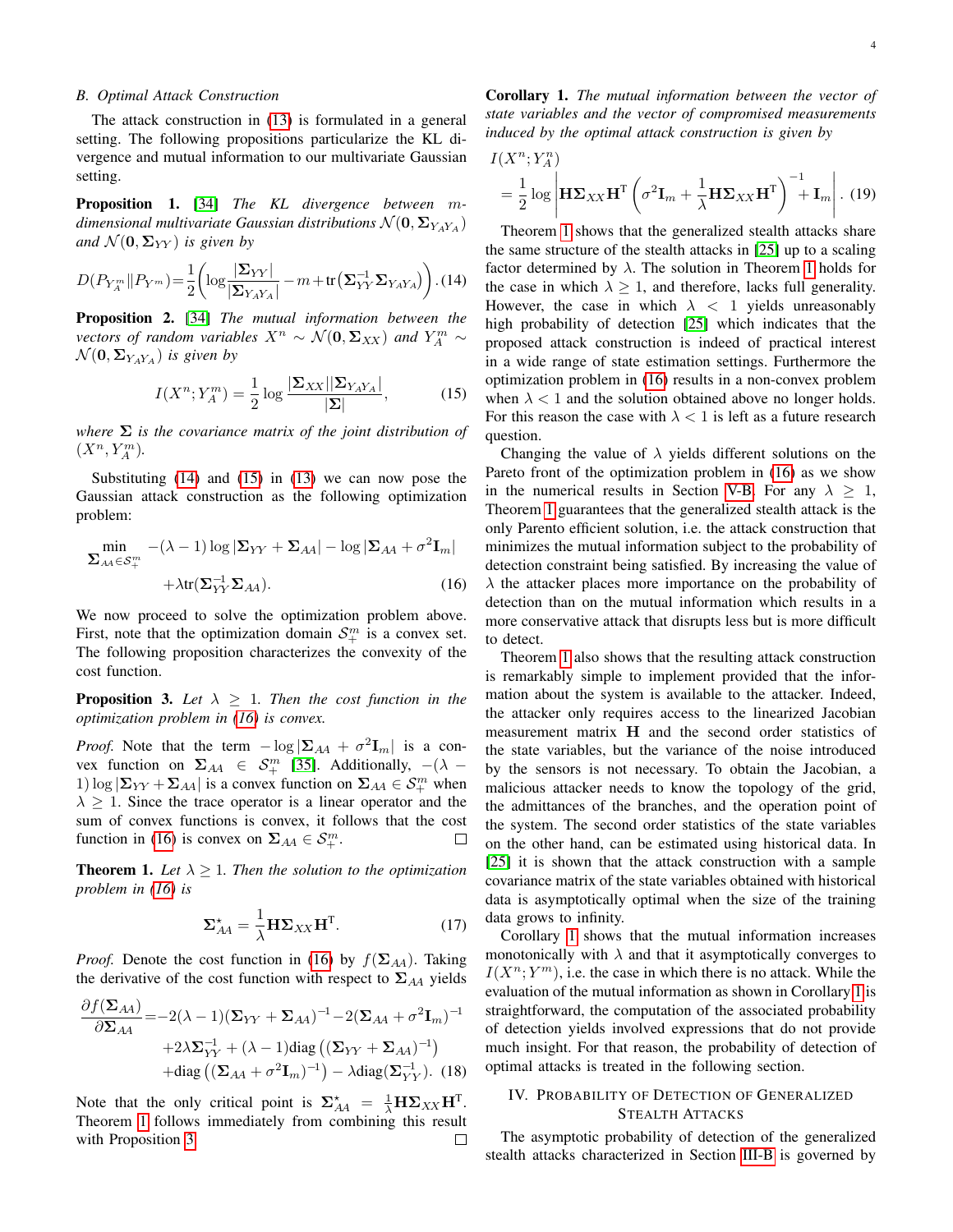the KL divergence as described in [\(10\)](#page-2-3). However in the nonasymptotic case, determining the probability of detection is difficult, and therefore, choosing a value of  $\lambda$  that provides the desired probability of detection is a challenging task. In this section we first provide a closed-form expression of the probability of detection by direct evaluation and show that the expression does not provide any practical insight over the choice of  $\lambda$  that achieves the desired detection performance. That being the case, we then provide an upper bound on the probability of detection, which, in turn, provides a lower bound on the value of  $\lambda$  that achieves the desired probability of detection.

## <span id="page-4-4"></span>*A. Direct Evaluation of the Probability of Detection*

Detection based on the LRT with threshold  $\tau$  yields a probability of detection given by

$$
\mathsf{P}_{\mathsf{D}} \stackrel{\Delta}{=} \mathbb{E}\left[\mathbb{1}_{\left\{L(Y_A^m) \geq \tau\right\}}\right],\tag{20}
$$

where  $\mathbb{1}_{\{.\}}$  is the indicator function. The following proposition particularizes the above expression to the optimal attack construction described in Section [III-B.](#page-3-7)

<span id="page-4-2"></span>Lemma 1. *The probability of detection of the LRT in [\(9\)](#page-1-3) for the attack construction in [\(17\)](#page-3-8) is given by*

$$
P_D(\lambda) \stackrel{\Delta}{=} \mathbb{P}\left[ (U^p)^T \Delta U^p \ge \lambda \left( 2\log \tau + \log \left| \mathbf{I}_p + \lambda^{-1} \mathbf{\Delta} \right| \right) \right], (21)
$$

 $where \begin{align*} p &\stackrel{\Delta}{=} \mathit{rank}(\mathbf{H}\boldsymbol{\Sigma}_{XX}\mathbf{H}^{\text{T}}), \ \ U^{p} &\in \ \ \mathbb{R}^{p} \ \ \textit{is a vector of} \end{align*}$ *random variables with distribution*  $\mathcal{N}(\mathbf{0}, \mathbf{I}_p)$ *, and*  $\Delta \in$  $\mathbb{R}^{p \times p}$  is a diagonal matrix with entries given by  $($  $\Delta$  $)_{i,i}$  =  $\lambda_i(\mathbf{H}\mathbf{\Sigma}_{XX}\mathbf{H}^{\mathrm{T}})\lambda_i(\mathbf{\Sigma}_{YY}^{-1}),$  where  $\lambda_i(\mathbf{A})$  with  $i = 1, \ldots, p$ *denotes the* i*-th eigenvalue of matrix* A *in descending order.*

*Proof.* The probability of detection of the stealth attack is,

$$
P_D(\lambda) = \int_{\mathcal{S}} dP_{Y_A^m} \tag{22}
$$

$$
= \frac{1}{(2\pi)^{\frac{m}{2}} \left| \Sigma_{Y_A Y_A} \right|^{\frac{1}{2}}} \int_{\mathcal{S}} \exp \left\{ -\frac{1}{2} \mathbf{y}^{\mathrm{T}} \Sigma_{Y_A Y_A}^{-1} \mathbf{y} \right\} d\mathbf{y}, \tag{23}
$$

where

$$
S = \{ \mathbf{y} \in \mathbb{R}^m : L(\mathbf{y}) \ge \tau \}. \tag{24}
$$

Algebraic manipulation yields the following equivalent description of the integration domain:

$$
\mathcal{S} = \left\{ \mathbf{y} \in \mathbb{R}^m : \mathbf{y}^{\mathrm{T}} \mathbf{\Delta}_0 \mathbf{y} \ge 2 \log \tau + \log |\mathbf{I}_m + \mathbf{\Sigma}_{AA} \mathbf{\Sigma}_{YY}^{-1}| \right\}, (25)
$$

with  $\mathbf{\Delta}_0 \stackrel{\Delta}{=} \sum_{YY}^{-1} - \sum_{Y_A Y_A}^{-1}$ . Let  $\Sigma_{YY} = \mathbf{U}_{YY} \mathbf{\Lambda}_{YY} \mathbf{U}_{YY}^{\mathsf{T}}$  where  $\Lambda_{YY} \in \mathbb{R}^{m \times m}$  is a diagonal matrix containing the eigenvalues of  $\Sigma_{YY}$  in descending order and  $U_{YY} \in \mathbb{R}^{m \times m}$  is a unitary matrix whose columns are the eigenvectors of  $\Sigma_{YY}$  ordered matching the order of the eigenvalues. Applying the change of variable  $y_1 \stackrel{\Delta}{=} U_{YY}y$  in [\(23\)](#page-4-0) results in

$$
P_D(\lambda) = \frac{1}{(2\pi)^{\frac{m}{2}} |\Sigma_{Y_A Y_A}|^{\frac{1}{2}}} \int_{\mathcal{S}_1} exp \left\{-\frac{1}{2} \mathbf{y}_1^{\mathrm{T}} \boldsymbol{\Lambda}_{Y_A Y_A}^{-1} \mathbf{y}_1 \right\} d\mathbf{y}_1, (26)
$$

where  $\Lambda_{YAY_A} \in \mathbb{R}^{m \times m}$  denotes the diagonal matrix containing the eigenvalues of  $\Sigma_{Y_A Y_A}$  in descending order. Noticing

that  $\Sigma_{AA}$  and  $\Sigma_{YAYA}$  are also diagonalized by  $U_{YY}$ , the integration domain  $S_1$  is given by

$$
S_1 = \{ \mathbf{y}_1 \in \mathbb{R}^m : \mathbf{y}_1^T \mathbf{\Delta}_1 \mathbf{y}_1 \ge 2 \log \tau + \log |\mathbf{I}_m + \mathbf{\Lambda}_{AA} \mathbf{\Lambda}_{YY}^{-1}| \}, (27)
$$

where  $\Delta_1 \triangleq \Lambda_{YY}^{-1} - \Lambda_{Y_A Y_A}^{-1}$  and  $\Lambda_{AA}$  denotes the diagonal matrix containing the eigenvalues of  $\Sigma_{AA}$  in descending order. Further applying the change of variable  $y_2 \triangleq \Lambda_{Y_A Y_A}^{-\frac{1}{2}} y_1$  in [\(26\)](#page-4-1) results in

$$
P_D(\lambda) = \frac{1}{\sqrt{(2\pi)^m}} \int_{\mathcal{S}_2} \exp\{-\frac{1}{2} \mathbf{y}_2^T \mathbf{y}_2\} d\mathbf{y}_2, \qquad (28)
$$

with the transformed integration domain given by

$$
\mathcal{S}_2 = \left\{ \mathbf{y}_2 \in \mathbb{R}^m : \mathbf{y}_2^{\mathrm{T}} \mathbf{\Delta}_2 \mathbf{y}_2 \ge 2 \log \tau + \log |\mathbf{I}_m + \mathbf{\Delta}_2| \right\}, \quad (29)
$$

with

$$
\Delta_2 \stackrel{\Delta}{=} \Lambda_{AA} \Lambda_{YY}^{-1}.
$$
 (30)

Setting  $\Delta \stackrel{\Delta}{=} \lambda \Delta_2$  and noticing that rank $(\Delta)$  = rank $(\mathbf{H}\mathbf{\Sigma}_{XX}\mathbf{H}^{\mathrm{T}})$  concludes the proof.  $\Box$ 

<span id="page-4-3"></span>Lemma [1](#page-4-2) shows that the probability of detection is equivalent to the probability that a weighted sum of independent  $\chi^2$ random variables exceeds a certain threshold. In our setting, the threshold is determined by the trade-off parameter  $\lambda$ . Notice that the left-hand term  $(U^p)^T \Delta U^p$  in [\(21\)](#page-4-3) is a weighted sum of independent  $\chi^2$  distributed random variables with one degree of freedom where the weights are determined by the diagonal entries of  $\Delta$  which depend on the second order statistics of the state variables, the Jacobian measurement matrix, and the variance of the noise; i.e. the attacker has no control over this term. The right-hand side contains in addition  $\lambda$  and  $\tau$ , and therefore, the probability of attack detection is described as a function of the parameter  $\lambda$ .

<span id="page-4-0"></span>Unfortunately, no closed-form expression is available for the distribution of a positively weighted sum of independent  $\chi^2$ random variables with one degree of freedom [\[36\]](#page-9-3). Usually, some moment matching approximation approaches, such as the Lindsay–Pilla–Basak (LPB) method [\[37\]](#page-9-4), are utilized to solve this problem but the resulting expressions are complex and the relation of the probability of detection with  $\lambda$  is difficult to describe analytically following this course of action.

In the following an upper bound on the probability of attack detection is derived. The upper bound is then used to provide a simple lower bound on the value  $\lambda$  that achieves the desired probability of detection.

## *B. Upper Bound on the Probability of Detection*

The following theorem provides a sufficient condition for  $\lambda$ to achieve a desired probability of attack detection.

<span id="page-4-5"></span>**Theorem 2.** Let  $\tau > 1$  be the decision threshold of the LRT *in [\(9\)](#page-1-3). Given*  $t > 0$  *it holds that for all*  $\lambda \geq \max(\lambda^*(t), 1)$  *the probability of attack detection satisfies*

$$
\mathsf{P}_{\mathsf{D}}(\lambda) \le e^{-t},\tag{31}
$$

<span id="page-4-1"></span>where  $\lambda^*(t)$  *is the only positive solution of*  $\lambda$  *satisfying* 

$$
2\lambda \log \tau - \frac{1}{2\lambda} \text{tr}(\mathbf{\Delta}^2) - 2\sqrt{\text{tr}(\mathbf{\Delta}^2)t} - 2\|\mathbf{\Delta}\|_{\infty} t = 0, \quad (32)
$$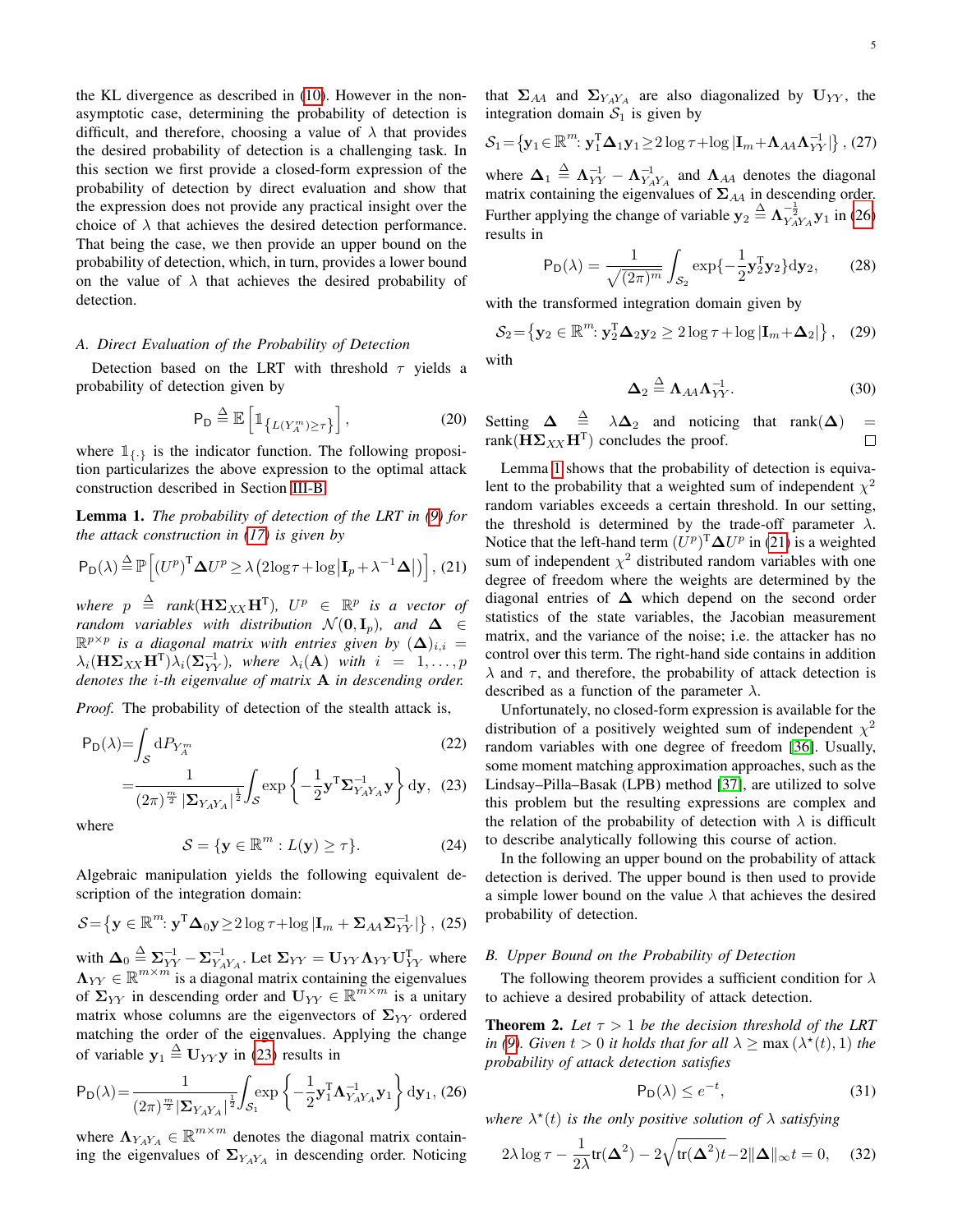*Proof.* We start with the result of Lemma [1](#page-4-2) which gives

$$
P_D(\lambda) = \mathbb{P}\Big[ (U^p)^T \Delta U^p \ge \lambda \left( 2 \log \tau + \log \left| I_p + \lambda^{-1} \Delta \right| \right) \Big]. \tag{33}
$$

We now proceed to expand the term  $\log |\mathbf{I}_p + \lambda^{-1} \mathbf{\Delta}|$  using a Taylor series expansion resulting in

$$
\log |\mathbf{I}_p + \lambda^{-1} \mathbf{\Delta}|
$$
\n
$$
= \sum_{i=1}^p \log (1 + \lambda^{-1} (\mathbf{\Delta})_{i,i})
$$
\n
$$
= \sum_{i=1}^p \left( \sum_{j=1}^\infty \left( \frac{(\lambda^{-1} (\mathbf{\Delta})_{i,i})^{2j-1}}{2j-1} - \frac{(\lambda^{-1} (\mathbf{\Delta})_{i,i})^{2j}}{2j} \right) \right).
$$
\n(35)

Since  $(\Delta)_{i,i} \leq 1$  for  $i = 1, \ldots, p$ , and  $\lambda \geq 1$ , then

$$
\frac{\left(\lambda^{-1}(\mathbf{\Delta})_{i,i}\right)^{2j-1}}{2j-1} - \frac{\left(\lambda^{-1}(\mathbf{\Delta})_{i,i}\right)^{2j}}{2j} \ge 0, \text{ for } j \in \mathbb{Z}^+. \tag{36}
$$

Thus, [\(35\)](#page-5-1) is lower bounded by the second order Taylor expansion, i.e.,

$$
\log|\mathbf{I}_p + \mathbf{\Delta}| \ge \sum_{i=1}^p \left( \lambda^{-1} (\mathbf{\Delta})_{i,i} - \frac{(\lambda^{-1} (\mathbf{\Delta})_{i,i})^2}{2} \right) (37)
$$

$$
= \frac{1}{\lambda} \text{tr}(\mathbf{\Delta}) - \frac{1}{2\lambda^2} \text{tr}(\mathbf{\Delta}^2). \tag{38}
$$

Substituting [\(38\)](#page-5-2) in [\(33\)](#page-5-3) yields

$$
\mathsf{P}_{\mathsf{D}}(\lambda) \le \mathbb{P}\bigg[ (U^p)^{\mathsf{T}} \mathbf{\Delta} U^p \ge \text{tr}(\mathbf{\Delta}) + 2\lambda \log \tau - \frac{1}{2\lambda} \text{tr}(\mathbf{\Delta}^2) \bigg].
$$
 (39)

Note that  $\mathbb{E}[(U^p)^T \Delta U^p] = \text{tr}(\Delta)$ , and therefore, evaluating the probability in [\(39\)](#page-5-4) is equivalent to evaluating the probability of  $(U^p)^T \Delta U^p$  deviating  $2\lambda \log \tau - \frac{1}{2\lambda} \text{tr}(\Delta^2)$  from the mean. In view of this and the results in [\[29\]](#page-8-28) and [\[38\]](#page-9-5), the right-hand side in [\(39\)](#page-5-4) is upper bounded by

$$
P_D(\lambda) \le P \left[ (U^p)^T \Delta U^p \ge \text{tr}(\Delta) + 2\sqrt{\text{tr}(\Delta^2)t} + 2||\Delta||_{\infty}t \right] (40)
$$
  
 
$$
\le e^{-t}, \qquad (41)
$$

for  $t > 0$  satisfying

$$
2\lambda \log \tau - \frac{1}{2\lambda} \text{tr}(\mathbf{\Delta}^2) \ge 2\sqrt{\text{tr}(\mathbf{\Delta}^2)t} + 2||\mathbf{\Delta}||_{\infty}t. \quad (42)
$$

The expression in [\(42\)](#page-5-5) is satisfied with equality for two values of  $\lambda$ , one is strictly negative and the other one is strictly positive denoted by  $\lambda^*(t)$ , when  $\tau > 1$ . The result follows by noticing that the left-hand term of [\(42\)](#page-5-5) increases monotonically for  $\lambda > 0$  and choosing  $\lambda \ge \max(\lambda^*(t), 1)$ . This concludes the proof.  $\Box$ 

It is interesting to note that for large values of  $\lambda$  the probability of detection decreases exponentially fast with  $\lambda$ . We will later show in the numerical results that the regime in which the exponentially fast decrease kicks in does not align with the saturation of the mutual information loss induced by the attack.

## V. NUMERICAL SIMULATION

<span id="page-5-3"></span><span id="page-5-0"></span>In this section, we present simulations to evaluate the performance of the proposed attack strategy in practical state estimation settings. In particular, the IEEE 14-Bus, 30-Bus and 118-Bus test systems are considered in the simulation. In state estimation with linearized dynamics, the Jacobian measurement matrix is determined by the operation point. We assume a DC state estimation scenario [\[30\]](#page-8-30), [\[31\]](#page-8-31), and thus, we set the resistances of the branches to 0 and the bus voltage magnitude to 1.0 per unit. Note that in this setting it is sufficient to specify the network topology, the branch reactances, real power flow, and the power injection values to fully characterize the system. Specifically, we use the IEEE test system framework provided by MATPOWER [\[39\]](#page-9-6). We choose the bus voltage angle to be the state variables, and use the power injection and the power flows in both directions as the measurements.

<span id="page-5-1"></span>As stated in Section [IV-A,](#page-4-4) there is no closed-form expression for the distribution of a positively weighted sum of independent  $\chi^2$  random variables, which is required to calculate the probability of detection of the generalized stealth attacks as shown in Lemma [1.](#page-4-2) For that reason, we use the LPB method and the MOMENTCHI2 package [\[40\]](#page-9-7) to numerically evaluate the probability of attack detection.

<span id="page-5-4"></span><span id="page-5-2"></span>The simulation settings are the same as in [\[25\]](#page-8-24). The covariance matrix of the state variables is assumed to be a Toeplitz matrix with exponential decay parameter  $\rho$ , where the exponential decay parameter  $\rho$  determines the correlation strength between different entries of the state variable vector. The performance of the generalized stealth attack is a function of weight given to the detection term in the attack construction cost function, i.e.  $\lambda$ , the correlation strength between state variables, i.e.  $\rho$ , and the Signal-to-Noise Ratio (SNR) of the power system which is defined as

$$
SNR \stackrel{\Delta}{=} 10 \log_{10} \left( \frac{\text{tr}(\mathbf{H} \mathbf{\Sigma}_{XX} \mathbf{H}^{\text{T}})}{m \sigma^2} \right). \tag{43}
$$

#### *A. Generalized Stealth Attack Performance*

<span id="page-5-5"></span>Fig. [1](#page-6-0) and Fig. [2](#page-6-1) depict the performance of the optimal attack construction given in [\(17\)](#page-3-8) for different values of  $\rho$ with  $SNR = 10$  dB and  $SNR = 20$  dB, respectively, when  $\lambda = 2$  and  $\tau = 2$ . Interestingly, the performance of the attack construction does not change monotonically with the correlation strength, which suggests that the correlation among the state variables does not necessarily provide an advantage to the attacker. Admittedly, for a small and moderate values of  $\rho$ , the performance of the attack does not change significantly with  $\rho$  for both objectives. This effect is more noticeable in the high SNR scenario. However, for large values of  $\rho$  the performance of the attack improves significantly in terms of both mutual information and probability of detection. Moreover, the advantage provided by large values of  $\rho$  is more significant for the 118-Bus system than for the 30-Bus system, which indicates that correlation between the state variables is easier to exploit for the attacker in large systems.

Fig. [3](#page-6-2) and Fig. [4](#page-6-3) depict the performance of the optimal attack construction for different values of  $\lambda$  and  $\rho$  with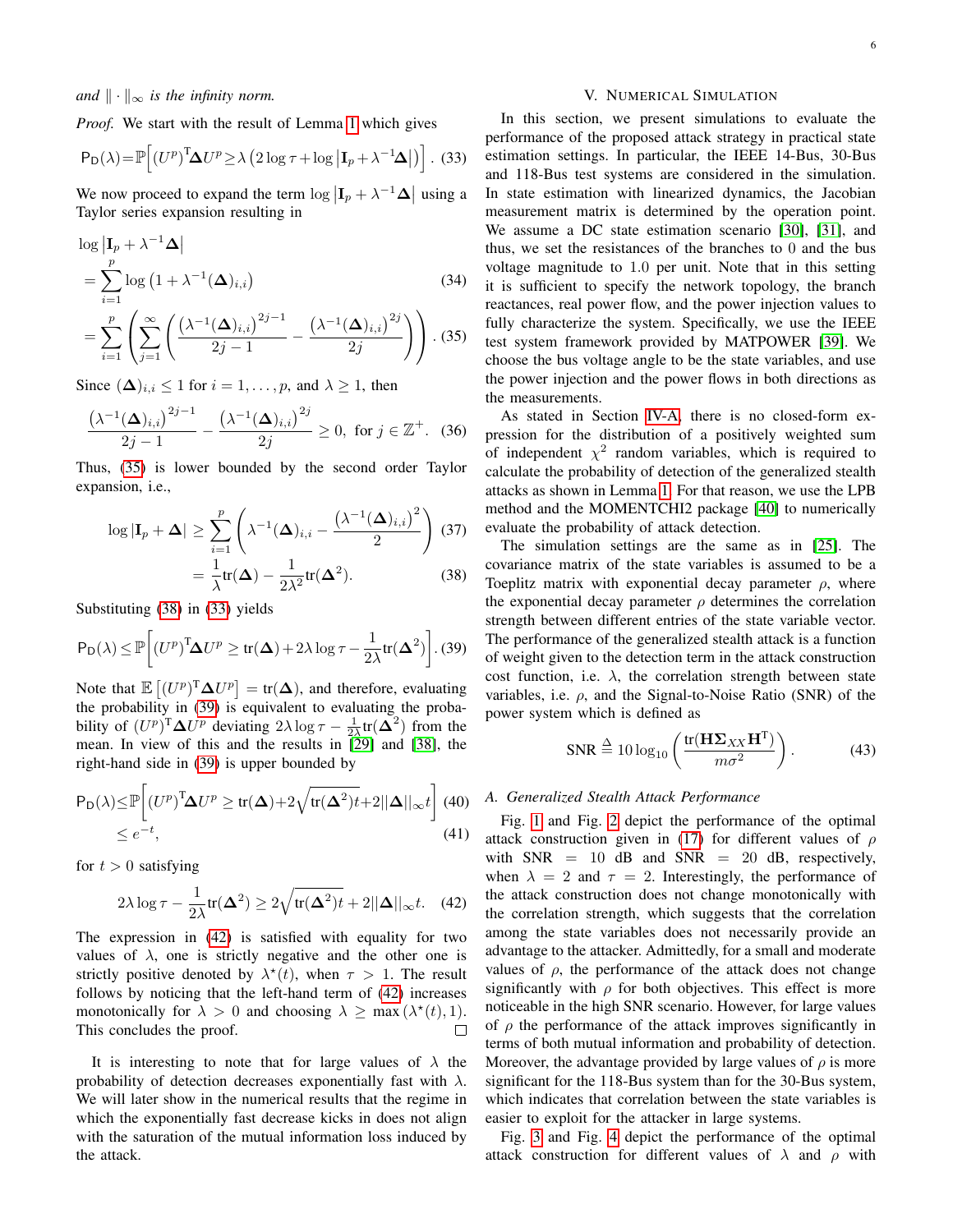<span id="page-6-0"></span>

Fig. 1. Performance of the generalized stealth attack in terms of mutual information and probability of detection for different values of  $\rho$  when  $\lambda = 2$ ,  $\tau = 2$ , and SNR = 10 dB.

<span id="page-6-1"></span>

Fig. 2. Performance of the generalized stealth attack in terms of mutual information and probability of detection for different values of  $\rho$  when  $\lambda = 2$ ,  $\tau = 2$ , and SNR = 20 dB.

SNR = 10 dB and SNR = 20 dB, respectively, when  $\tau = 2$ . As expected, larger values of the parameter  $\lambda$  yield smaller values of the probability of attack detection while increasing the mutual information between the state variables vector and the compromised measurement vector. We observe that the probability of detection decreases approximately linearly with respect to  $\log \lambda$  for moderate values of  $\lambda$ . On the other hand, Theorem [2](#page-4-5) states that for large values of  $\lambda$  the probability of detection decreases exponentially fast to zero. However, for the range of values of  $\lambda$  in which the decrease of probability of detection is approximately linear with respect to  $\log \lambda$ , there is no significant reduction on the rate of growth of mutual information. In view of this, the attacker needs to choose the value of  $\lambda$  carefully as the convergence of the mutual information to the asymptote  $I(X^N; Y^M)$  is slower than that of the probability of detection to zero.

The comparison between the 30-Bus and 118-Bus systems shows that for the smaller size system the probability of detection decreases faster to zero while the rate of growth of mutual information is smaller than that on the larger system. This suggests that the choice of  $\lambda$  is particularly critical in large size systems as smaller size systems exhibit a more robust attack performance for different values of  $\lambda$ . The effect

<span id="page-6-2"></span>

Fig. 3. Performance of the generalized stealth attack in terms of mutual information and probability of detection for different values of  $\lambda$  and system size when  $\rho = 0.1$ ,  $\rho = 0.9$ , SNR = 10 dB and  $\tau = 2$ .

<span id="page-6-3"></span>

Fig. 4. Performance of the generalized stealth attack in terms of mutual information and probability of detection for different values of  $\lambda$  and system size when  $\rho = 0.1$ ,  $\rho = 0.9$ , SNR = 20 dB and  $\tau = 2$ .

of the correlation between the state variables is significantly more noticeable for the 118-bus system. While there is a performance gain for the 30-bus system in terms of both mutual information and probability of detection due to the high correlation between the state variables, the improvement is more noteworthy for the 118-bus case. Remarkably, the difference in terms of mutual information between the case in which  $\rho = 0.1$  and  $\rho = 0.9$  increases as  $\lambda$  increases which indicates that the cost in terms of mutual information of reducing the probability of detection is large in the small values of correlation.

The performance of the upper bound given by Theorem [2](#page-4-5) on the probability of detection for different values of  $\lambda$ and  $\rho$  when  $\tau = 2$  and SNR = 10 dB is shown in Fig. [5.](#page-7-1) Similarly, Fig. [6](#page-7-2) depicts the upper bound with the same parameters but with  $SNR = 20$  dB. As shown by Theorem [2](#page-4-5) the bound decreases exponentially fast for large values of  $\lambda$ . Still, there is a significant gap to the probability of attack detection evaluated numerically. This is partially due to the fact that our bound is based on the concentration inequality in [\[29\]](#page-8-28) which introduces a gap of more than an order of magnitude.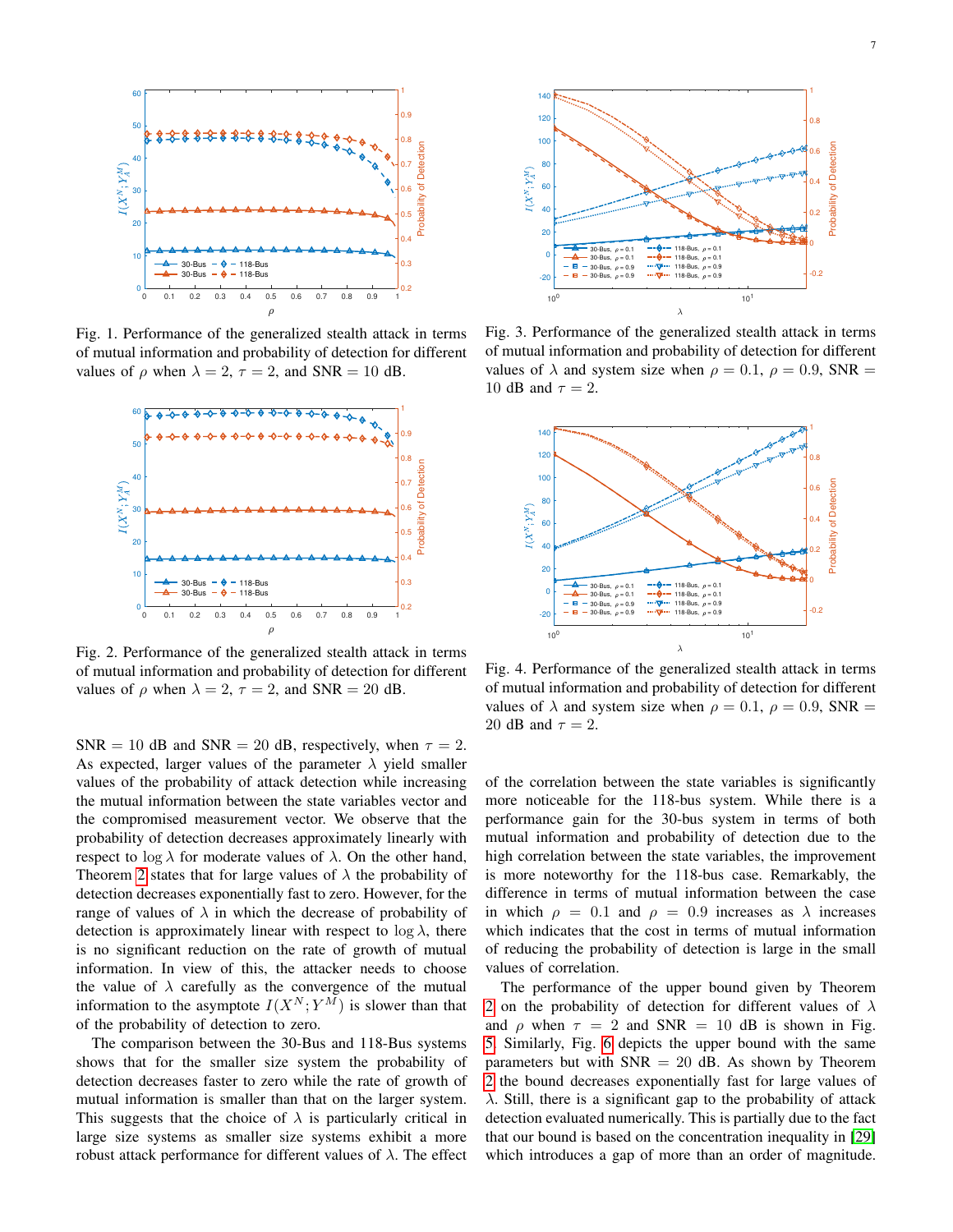<span id="page-7-1"></span>

Fig. 5. Upper bound on probability of detection given in Theorem [2](#page-4-5) for different values of  $\lambda$  when  $\rho = 0.1$  or 0.9, SNR = 10 dB, and  $\tau = 2$ .

<span id="page-7-2"></span>

Fig. 6. Upper bound on probability of detection given in Theorem [2](#page-4-5) for different values of  $\lambda$  when  $\rho = 0.1$  or 0.9, SNR = 20 dB, and  $\tau = 2$ .

Interestingly, the gap decreases when the value of  $\rho$  increases although the change is not significant. More importantly, the bound is tighter for lower values of SNR for both 30-bus and 118-bus systems.

## <span id="page-7-0"></span>*B. Performance and Sensitivity under AC State Estimation*

In the AC state estimation case the iterative estimation methods require a nominal operation point that is updated for each iteration. When the attacker has the perfect information about the operation point in each iteration, i.e. perfect information about Jacobian matrix H in each iteration, the resulting mutual information and probability of detection follow from Corollary [1](#page-3-6) and Lemma [1](#page-4-2) directly. *In the following, we study the impact of imperfect nominal operation point information on the attack performance.* In particular the generalized stealth attacks are constructed as  $A_0^m \sim \mathcal{N}(\mathbf{0}, \frac{1}{\lambda} \mathbf{H}_0 \mathbf{\Sigma}_{XX} \mathbf{H}_0^{\mathrm{T}})$ , where  $\mathbf{H}_0$  is the Jacobian matrix at the nominal operation point  $x_0$  and is given by

$$
\mathbf{H}_0 = \frac{\partial}{\partial (X^n)} H(X^n) |_{X^n = \mathbf{x}_0},\tag{44}
$$

<span id="page-7-3"></span>

Fig. 7. Performance of generalized stealth attack in terms of mutual information and probability of detection for different values of  $\sigma_{\Delta}^2$  and  $\lambda$  on IEEE 14-Bus system when  $\rho = 0.1$ ,  $\tau = 2$ , and SNR = 20 dB. The marker represents the same value of  $\lambda$  is used in the attack construction.

<span id="page-7-4"></span>

Fig. 8. Performance of generalized stealth attack in terms of mutual information and probability of detection for different values of  $\sigma_{\Delta}^2$  and  $\lambda$  on IEEE 30-Bus system when  $\rho = 0.1$ ,  $\tau = 2$ , and SNR = 20 dB. The marker represents the same value of  $\lambda$  is used in the attack construction.

with  $H(X^n) \in \mathbb{R}^m$  denoting the vector of random variables induced by the nonlinear relation between the state variables and the measurements. To model the imperfect knowledge of the nominal point, the nominal linearization point is perturbed with random variable  $\Delta \sim \mathcal{N}(\mathbf{0}, \sigma_{\Delta}^2 \mathbf{I})$  resulting in the Jacobian matrix H given by

$$
\mathbf{H} = \frac{\partial}{\partial (X^n)} H(X^n)|_{X^n = \mathbf{x}_0 + \Delta}.\tag{45}
$$

Note that the introduction of this random perturbation gives us a way to control the strength of the perturbation, i.e. the uncertainty over the nominal linearization point, and as a result we study the sensitivity of the attacks under AC state estimation by changing the variance  $\sigma_{\Delta}^2$  in the simulations.

Fig. [7](#page-7-3) depicts the performance of the generalized stealth attacks in terms of the mutual information and the probability of detection for different values of  $\sigma_{\Delta}^2$  and  $\lambda$  on the IEEE 14-Bus system when  $\rho = 0.1$ ,  $\tau = 2$ , and SNR = 20 dB.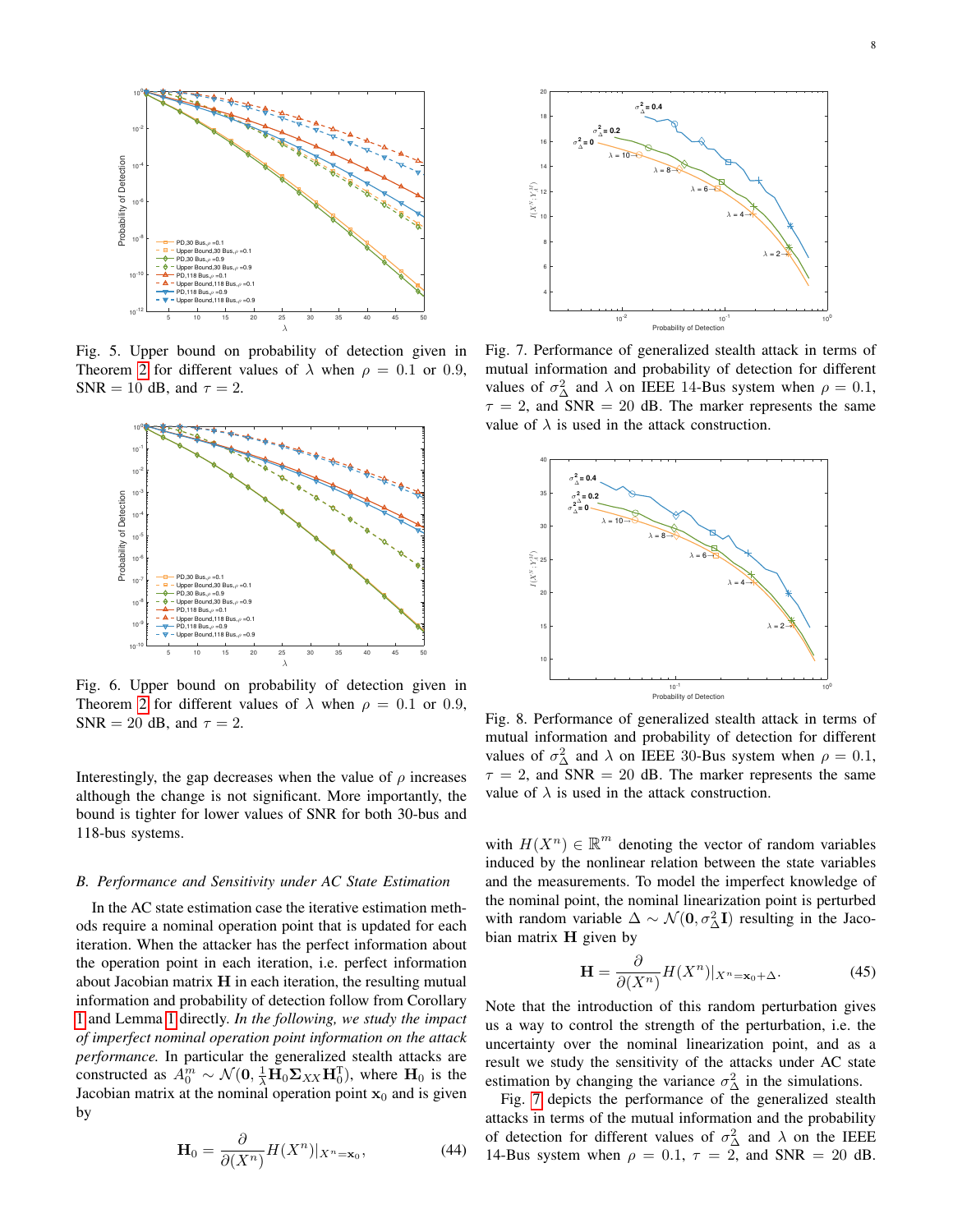Similarly Fig. [8](#page-7-4) shows the performance of the attacks under the same setting on IEEE 30-Bus system. We generate 200 realizations of  $\Delta$  per point and for each realization of  $\Delta$ we evaluate 2000 realizations of the state variables. The curve corresponding to the case when  $\sigma_{\Delta}^2 = 0$  describes the performance of the attacks with perfect knowledge of the nominal operation point. As expected, when there is less accurate knowledge about the nominal operation point, i.e.  $\sigma_{\Delta}^2$  increases, the performance of the attack  $A_0^m$  decreases. Interestingly the performance decrease translates in a larger value of mutual information for all cases. However, the change in probability of detection is not as significant, to the extent that in some cases the probability of detection decreases. Note that for all cases, overall the attack performance decreases when perfect operation point is not available. Interestingly, the stealth of the attacks is more robust for the IEEE 30- Bus system than for the IEEE 14-Bus system, which suggests that the attacker is better positioned to cope with system uncertainty for larger networks.

#### VI. CONCLUSIONS

<span id="page-8-29"></span>We have proposed a novel data injection attacks based on information-theoretic performance measures. Specifically, we have posed the attack construction problem as an optimization problem in which the cost function combines the mutual information and the probability of attack detection. The proposed cost function allows to obtain an arbitrarily small probability of attack detection via a parameter that weights the effect of the mutual information and the probability of detection. The resulting random attack construction has been analyzed in terms of the information loss and the probability of attack detection that it induces on the system. We have characterized the probability of attack detection by obtaining an easy to compute upper bound. The upper bound has been used to provide a practical attack construction guideline by determining the cost function that achieves a given probability of attack detection.

#### **REFERENCES**

- <span id="page-8-0"></span>[1] U.S.-Canada Power System Outage Task Force, *Final Report on the August 14, 2003 Blackout in the United States and Canada: Causes and Recommendations*, 2004.
- <span id="page-8-1"></span>[2] D. Alderson and R. Di Pietro, "Operational technology: Are you vulnerable?," *Governance Directions*, vol. 68, no. 6, pp. 339–343, Jul. 2016.
- <span id="page-8-2"></span>[3] Royal Society, *Progress and Research in Cybersecurity: Supporting a Resilient and Trustworthy System for the UK*, 2016.
- <span id="page-8-3"></span>[4] Y. Liu, P. Ning, and M. K. Reiter, "False data injection attacks against state estimation in electric power grids," in *Proc. ACM Conf. on Comput. and Commun. Security*, Chicago, IL, USA, Nov. 2009, pp. 21–32.
- <span id="page-8-4"></span>[5] G. Dán and H. Sandberg, "Stealth attacks and protection schemes for state estimators in power systems," in *Proc. IEEE Int. Conf. on Smart Grid Comm.*, Gaithersburg, MD, USA, Oct. 2010, pp. 214–219.
- <span id="page-8-5"></span>[6] H. Sandberg, A. Teixeira, and K. H. Johansson, "On security indices for state estimators in power networks," in *Proc. 1st Workshop on Secure Control Syst.*, Stockholm, Sweden, Apr. 2010.
- <span id="page-8-6"></span>[7] K. C. Sou, H. Sandberg, and K. H. Johansson, "On the exact solution to a smart grid cyber-security analysis problem," *IEEE Trans. Smart Grid*, vol. 4, no. 2, pp. 856–865, Jun. 2013.
- <span id="page-8-7"></span>[8] T. T. Kim and H. V. Poor, "Strategic protection against data injection attacks on power grids," *IEEE Trans. Smart Grid*, vol. 2, no. 2, pp. 326–333, Jun. 2011.
- <span id="page-8-8"></span>[9] A. Tajer, S. Kar, H. V. Poor, and S. Cui, "Distributed joint cyber attack detection and state recovery in smart grids," in *Proc. IEEE Int. Conf. on Smart Grid Comm.*, Brussels, Belgium, Oct. 2011, pp. 202–207.
- <span id="page-8-9"></span>[10] M. Ozay, I. Esnaola, F. T. Y. Vural, S. R. Kulkarni, and H. V. Poor, "Sparse attack construction and state estimation in the smart grid: Centralized and distributed models," *IEEE J. Sel. Areas Commun.*, vol. 31, no. 7, pp. 1306–1318, Jul. 2013.
- <span id="page-8-10"></span>[11] R. Deng, P. Zhuang, and H. Liang, "False data injection attacks against state estimation in power distribution systems," *IEEE Trans. Smart Grid*, vol. 10, no. 3, pp. 2871–2881, May 2019.
- <span id="page-8-11"></span>[12] Y. Hao, M. Wang, and J. H. Chow, "Likelihood analysis of cyber data attacks to power systems with Markov decision processes," *IEEE Trans. Smart Grid*, vol. 9, no. 4, pp. 3191–3202, Jul. 2018.
- <span id="page-8-12"></span>[13] R. Moslemi, A. Mesbahi, and J. M. Velni, "A fast, decentralized covariance selection-based approach to detect cyber attacks in smart grids," *IEEE Trans. Smart Grid*, vol. 9, no. 5, pp. 4930–4941, Sep. 2018.
- <span id="page-8-13"></span>[14] A. Ashok, M. Govindarasu, and V. Ajjarapu, "Online detection of stealthy false data injection attacks in power system state estimation," *IEEE Trans. Smart Grid*, vol. 9, no. 3, pp. 1636–1646, May 2018.
- <span id="page-8-14"></span>[15] S. Sridhar and M. Govindarasu, "Model-based attack detection and mitigation for automatic generation control," *IEEE Trans. Smart Grid*, vol. 5, no. 2, pp. 580–591, Mar. 2014.
- <span id="page-8-15"></span>[16] L. Che, X. Liu, and Z. Li, "Mitigating false data attacks induced overloads using a corrective dispatch scheme," *IEEE Trans. Smart Grid*, vol. 10, no. 3, pp. 3081–3091, May 2019.
- <span id="page-8-16"></span>[17] C. Genes, I. Esnaola, S. M. Perlaza, L. F. Ochoa, and D. Coca, "Recovering missing data via matrix completion in electricity distribution systems," in *Proc. IEEE Workshop on Signal Process. Advances in Wireless Commun.*, Edinburgh, UK, Jul. 2016, pp. 1–6.
- <span id="page-8-17"></span>[18] O. Kosut, L. Jia, R. J. Thomas, and L. Tong, "Malicious data attacks on the smart grid," *IEEE Trans. Smart Grid*, vol. 2, no. 4, pp. 645–658, Dec. 2011.
- <span id="page-8-18"></span>[19] I. Esnaola, S. M. Perlaza, H. V. Poor, and O. Kosut, "Maximum distortion attacks in electricity grids," *IEEE Trans. Smart Grid*, vol. 7, no. 4, pp. 2007–2015, Jul. 2016.
- <span id="page-8-19"></span>[20] Q. Li, T. Cui, Y. Weng, R. Negi, F. Franchetti, and M. D. Ilic, "An ´ information-theoretic approach to PMU placement in electric power systems," *IEEE Trans. Smart Grid*, vol. 4, no. 1, pp. 446–456, Mar. 2013.
- <span id="page-8-20"></span>[21] D. Varodayan and A. Khisti, "Smart meter privacy using a rechargeable battery: Minimizing the rate of information leakage," in *Proc. IEEE Int. Conf. on Acoust., Speech and Signal Process.*, Prague, Czech Republic, May 2011, pp. 1932–1935.
- <span id="page-8-21"></span>[22] L. Sankar, S.R. Rajagopalan, S. Mohajer, and H.V. Poor, "Smart meter privacy: A theoretical framework," *IEEE Trans. Smart Grid*, vol. 4, no. 2, pp. 837–846, Jun. 2013.
- <span id="page-8-22"></span>[23] O. Tan, D. Gündüz, and H. V. Poor, "Increasing smart meter privacy through energy harvesting and storage devices," *IEEE J. Sel. Areas Commun.*, vol. 31, no. 7, pp. 1331–1341, Jul. 2013.
- <span id="page-8-23"></span>[24] M. Arrieta and I. Esnaola, "Smart meter privacy via the trapdoor channel," in *Proc. IEEE Int. Conf. on Smart Grid Comm.*, Dresden, Germany, Oct. 2017, pp. 227–282.
- <span id="page-8-24"></span>[25] K. Sun, I. Esnaola, S.M. Perlaza, and H.V. Poor, "Information-theoretic attacks in the smart grid," in *Proc. IEEE Int. Conf. on Smart Grid Comm.*, Dresden, Germany, Oct. 2017, pp. 455–460.
- <span id="page-8-25"></span>[26] J. Hou and G. Kramer, "Effective secrecy: Reliability, confusion and stealth," in *Proc. IEEE Int. Symp. on Inf. Theory*, Honolulu, HI, USA, Jun. 2014, pp. 601–605.
- <span id="page-8-26"></span>[27] O. Vuković, K. C. Sou, G. Dán, and H. Sandberg, "Network-layer protection schemes against stealth attacks on state estimators in power systems," in *Proc. IEEE Int. Conf. on Smart Grid Comm.*, Brussels, Belgium, Oct. 2011, pp. 184–189.
- <span id="page-8-27"></span>[28] Y. Huang, M. Esmalifalak, H. Nguyen, R. Zheng, Z. Han, H. Li, and L. Song, "Bad data injection in smart grid: Attack and defense mechanisms," *IEEE Commun. Mag.*, vol. 51, no. 1, pp. 27–33, Jan. 2013.
- <span id="page-8-28"></span>[29] B. Laurent and P. Massart, "Adaptive estimation of a quadratic functional by model selection," *Ann Statist*, vol. 28, no. 5, pp. 1302–1338, 2000.
- <span id="page-8-30"></span>[30] A. Abur and A. G. Expósito, *Power System State Estimation: Theory and Implementation*, CRC Press, Mar. 2004.
- <span id="page-8-31"></span>[31] J. J. Grainger and W. D. Stevenson, *Power System Analysis*, McGraw-Hill, 1994.
- <span id="page-8-32"></span>[32] I. Shomorony and A. S. Avestimehr, "Worst-case additive noise in wireless networks," *IEEE Trans. Inf. Theory*, vol. 59, no. 6, pp. 3833– 3847, Jun. 2013.